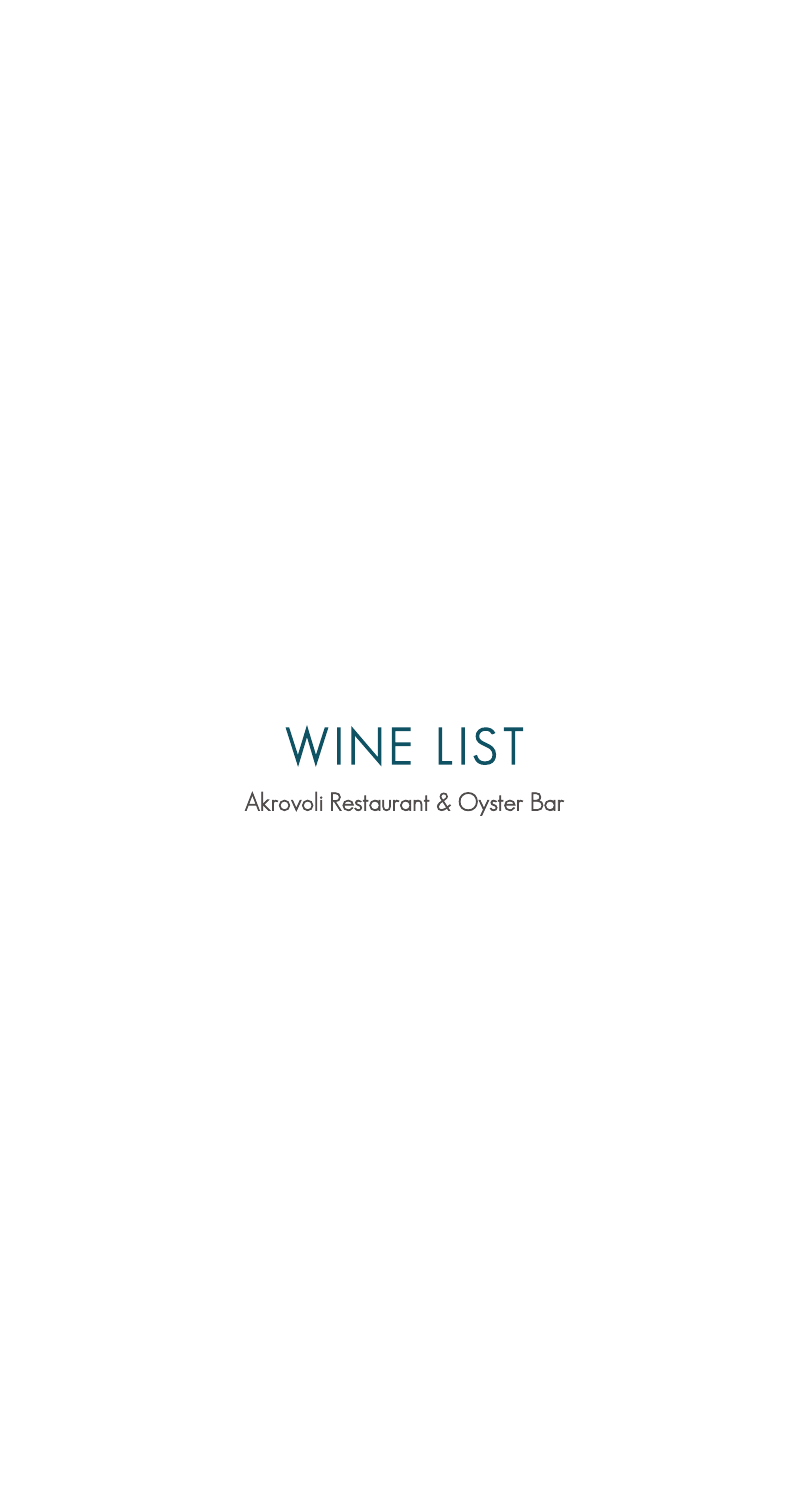### White Wines

Mantineia Moropoulos Mosxofilero, Arkadia  $-22006 -$ 

Villa Antinori Bianco,Tuscany (Half Bottle)  $-18,006--$ 

Petrines Plagies Palivou Chardonnay-Malagousia, Nemea ——28,00€——

> Dr.Loosen Dry Riesling, Germany  $-23,006--$

Ktima Karipidis Sauvignon Blanc, Larisa ——26,00€——

Ktima Alpha Sauvignon Blanc, Amyntaio  $-38,006--$ 

Thema Pavlides Sauvignon Blanc-Assyrtiko, Drama ——29,00€——

> Gerovasileiou Malagousia, Epanomi ——33,00€——

Armyra Ktima Skouras Chardonnay-Malagousia, Argos ——26,00€——

> Kitrvs Malagouzia, Katerini ——23,00€——

Villa Maria Sauvignon Blanc, New Zealand ——40,00€——

Karamolegos Estate Santorini Assyrtiko ——46,00€——

Ktima Gaia Thalassitis Santorini Assyrtiko ——50,00€——

.Sigalas Assyrtiko Bareli, Santorini ——68,00€——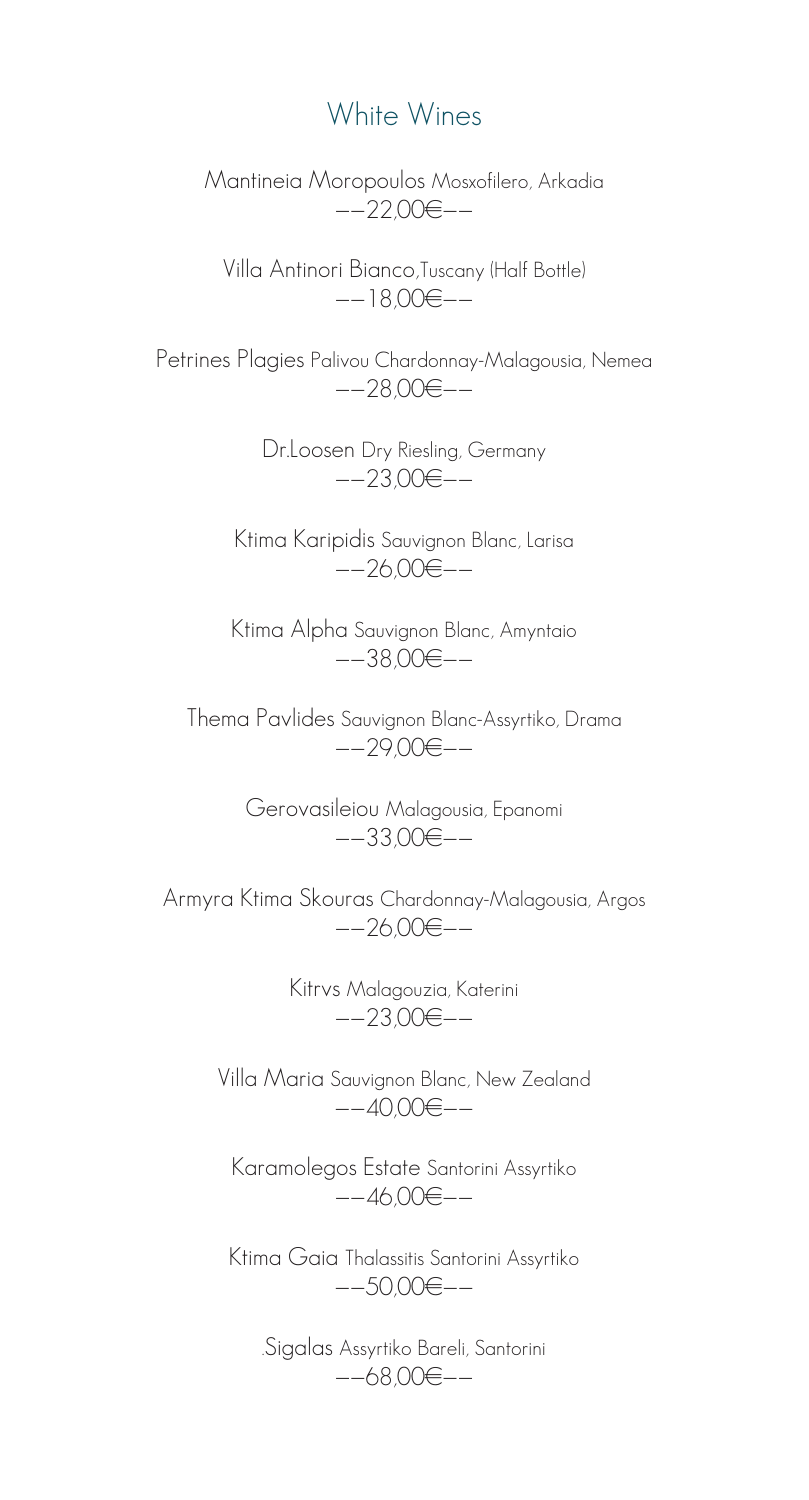Ktima Argyros Cuvee Monsignori, Santorini ——70,00€——

William Fevre Chablis, Burgundy France ——53,00€——

Ktima Skouras Viognier Eclectique, Argos ——59,00€——

Louis Jadot Chardonnay, Bourgogne  $-4400E--$ 

Ktima Gerovasileiou Chardonnay Fume, Epanomi ——48,00€——

#### Rose Wines

Akres Ktima Skoura Agiorgitiko, Argos ——16,00€——

Mosxofilero Moropoulos Arkadia ——25,00€——

Can Sumoi La Rosa, Penedes Sumoll, Spain ——35,00€——

Pink Pull Ktima Karipidis Sangiovese, Larisa ——27,00€——

> Domaine Lazaridi Merlot, Drama ——32,00€——

La Tour Melas Idylle, Achinos ——34,00€——

Chateau Minuty M, Provence ——52,00€——

Whispering Angel Chateau D'esclans, Provence ——55,00€——

> Chateau Miraval, Provence ——55,00€——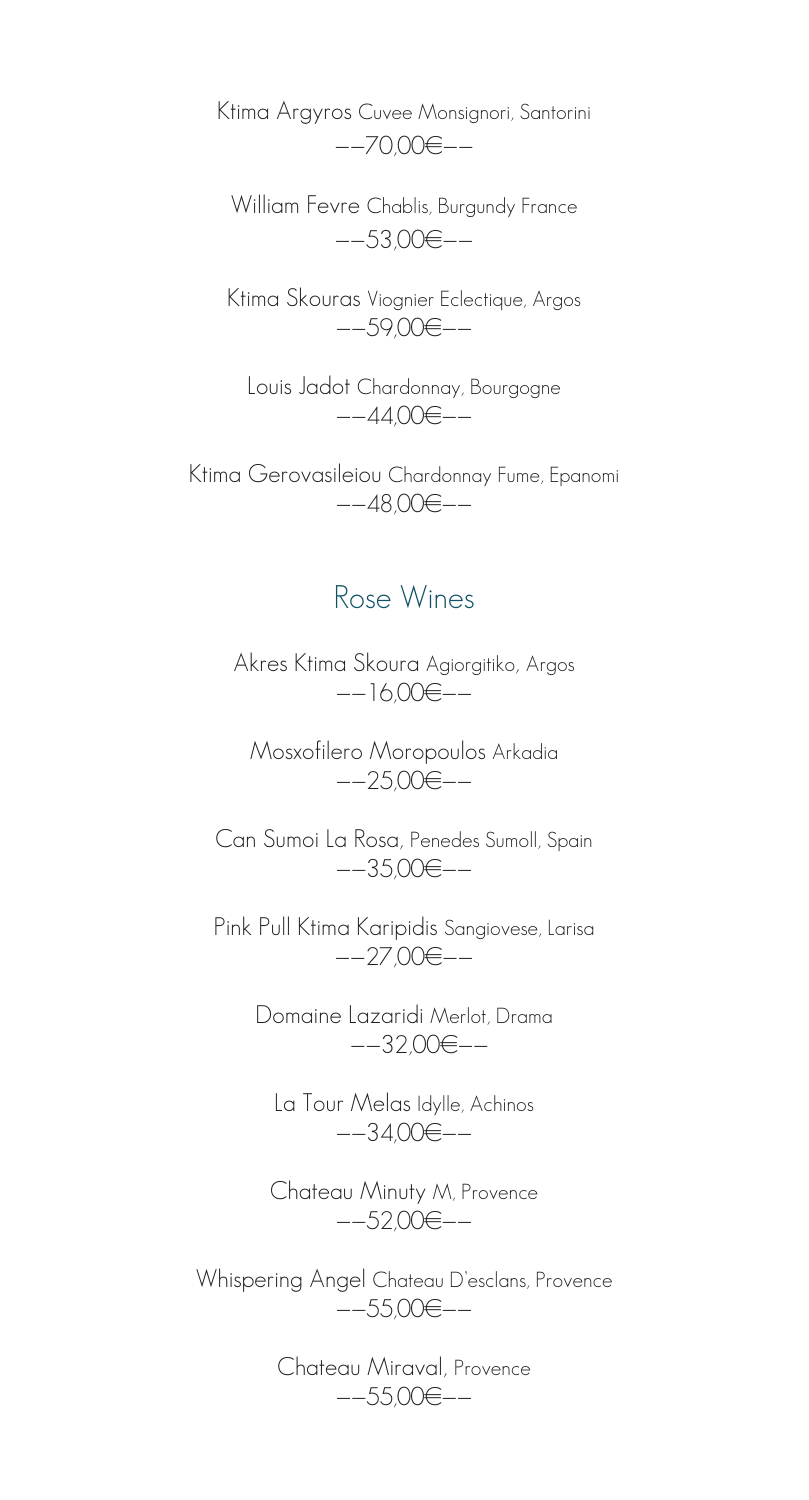### Red Wines

Ergo Agiorgitiko, Nemea Lantides ——21,00€——

Kitrvs Estate Syrah, Katerini ——33,00€——

Magoutes Xinomavro, Siatista ——40,00€——

Villa Antinori Rosso, Tuscany ——40,00€——

# Sparkling Wines

Anselmi Ca'Stelle Prosecco Italy, Extra Dry ——21,00€——

> Pietro Forno Moscato d'asti ——24,00€——

Raventos Blanc De Blancs, Spain  $-35006--$ 

Pierre Gimmonet Champagne, France ——75,00€——

Taittinger Brut Champagne, France ——90,00€——

Taittinger Rose Champagne, France ——115,00€——

# By the glass

Raventos Blanc De Blancs, Spain (Sparkling,Cava) ——7,00€——

> Karipidis Sauvignon Blanc, Larisa ——6,00€——

Akres Skoura Rose, Argos ——6,00€——

Ergo Red Nemea Lantides ——6,00€——

Nikolaou Malagouzia, Nemea ——5,00€——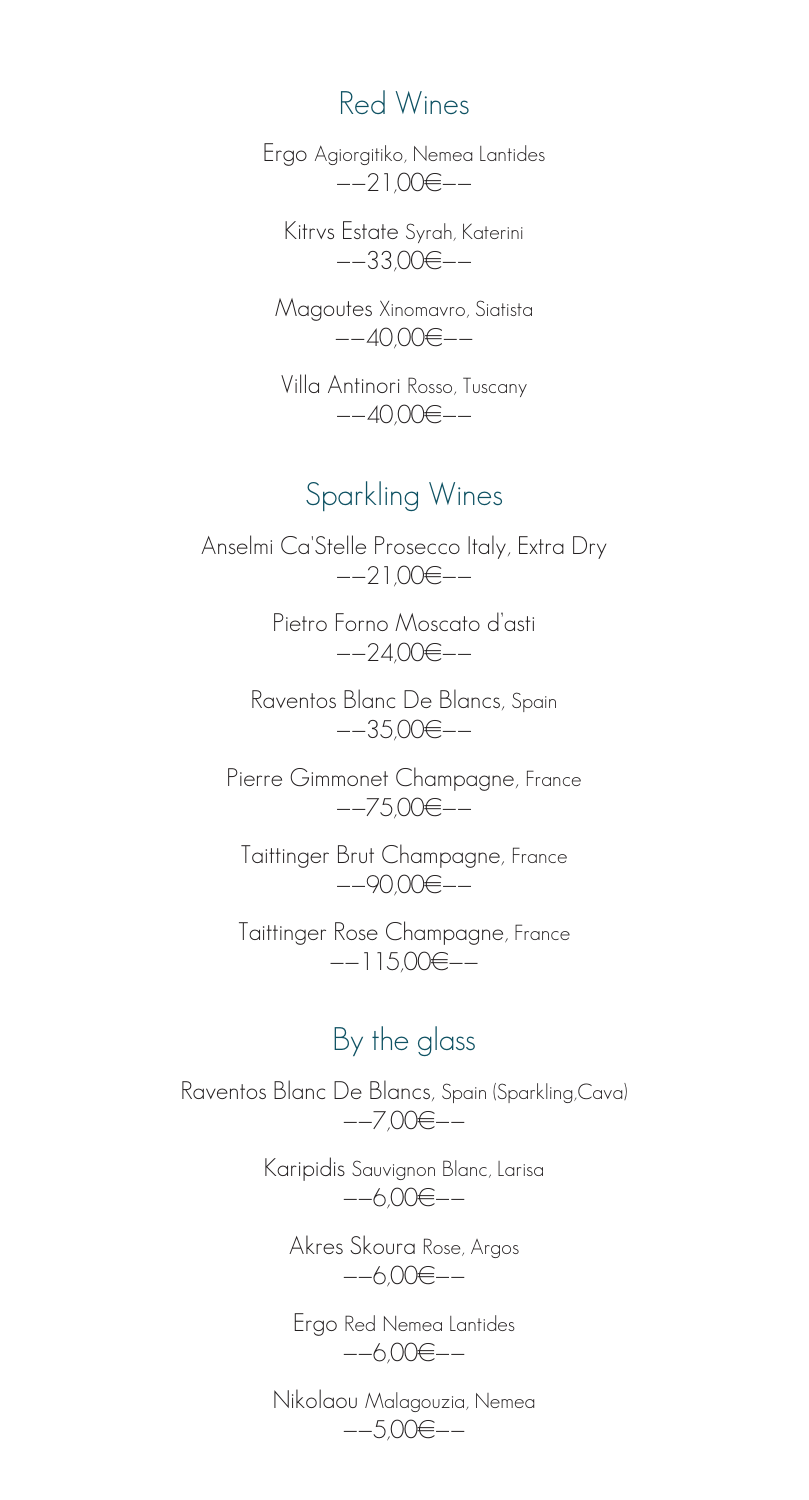# FINE WINE LIST

Akrovoli Restaurant & Oyster Bar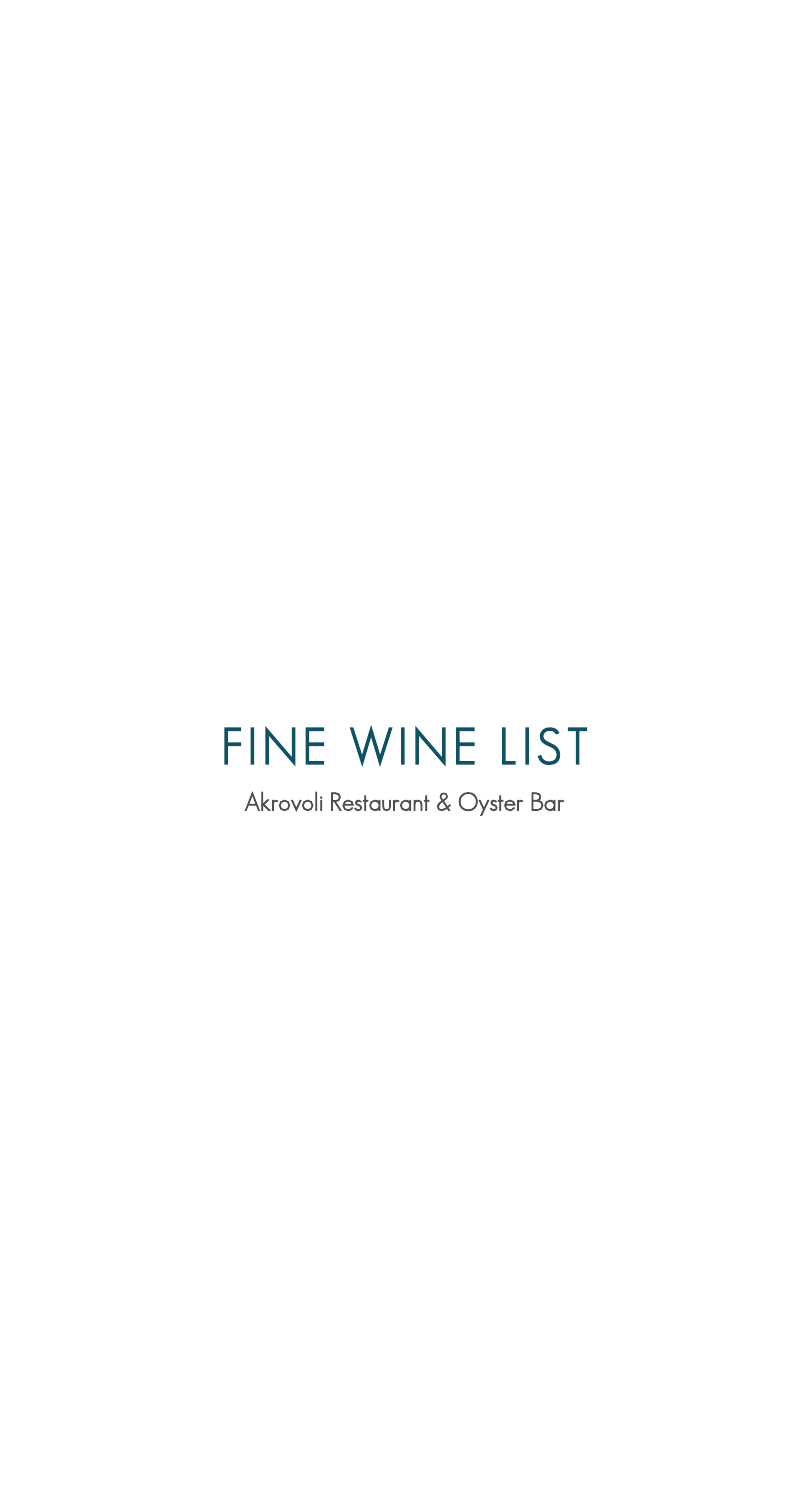# Akrovoli fine wine list

# White Wines

Chateau Carbonnieux Sauvignon Blanc / Semillon, Bordeaux France ——113,00€——

> T-Oinos Assyrtiko Clos Stegasta, Tinos Island ——130,00€——

Querciabella Batar Chardonnay / Pinot Blanc,Tuscany ——195,00€——

Domaine Le Flaive Macon Puligny Montrachet, Burgundy France ——118,00€——

> Comte Lafond Sancerre Grand Cuvee, France ——108,00€——

# Red Wines

Chocolate Block,South Africa ——82,00€——

Pecchenino Barolo San Giuseppe, Piemonte Italy ——105,00€——

Noima Palyvos, Cabernet Sauvignon, Syrah, Nemea ——150,00€——

T-Oinos Mavrotragano Clos Stegasta, Tinos Island ——185,00€——

Biondi Sandi Brunello Di Montalcino, Tuscany 2011 ——360,00€——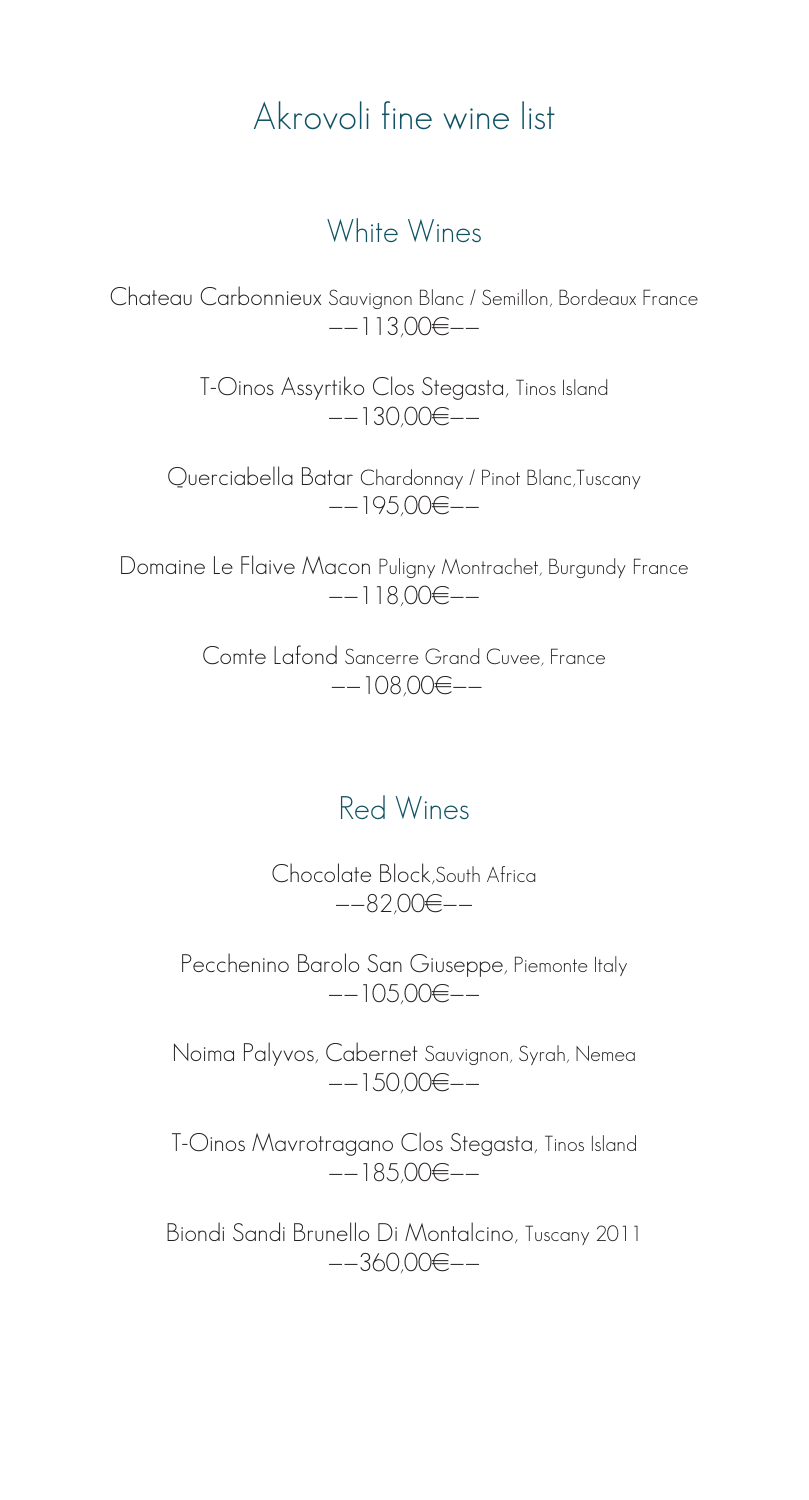# DISTILATES LIST Beers & Soft Drinks

Akrovoli Restaurant & Oyster Bar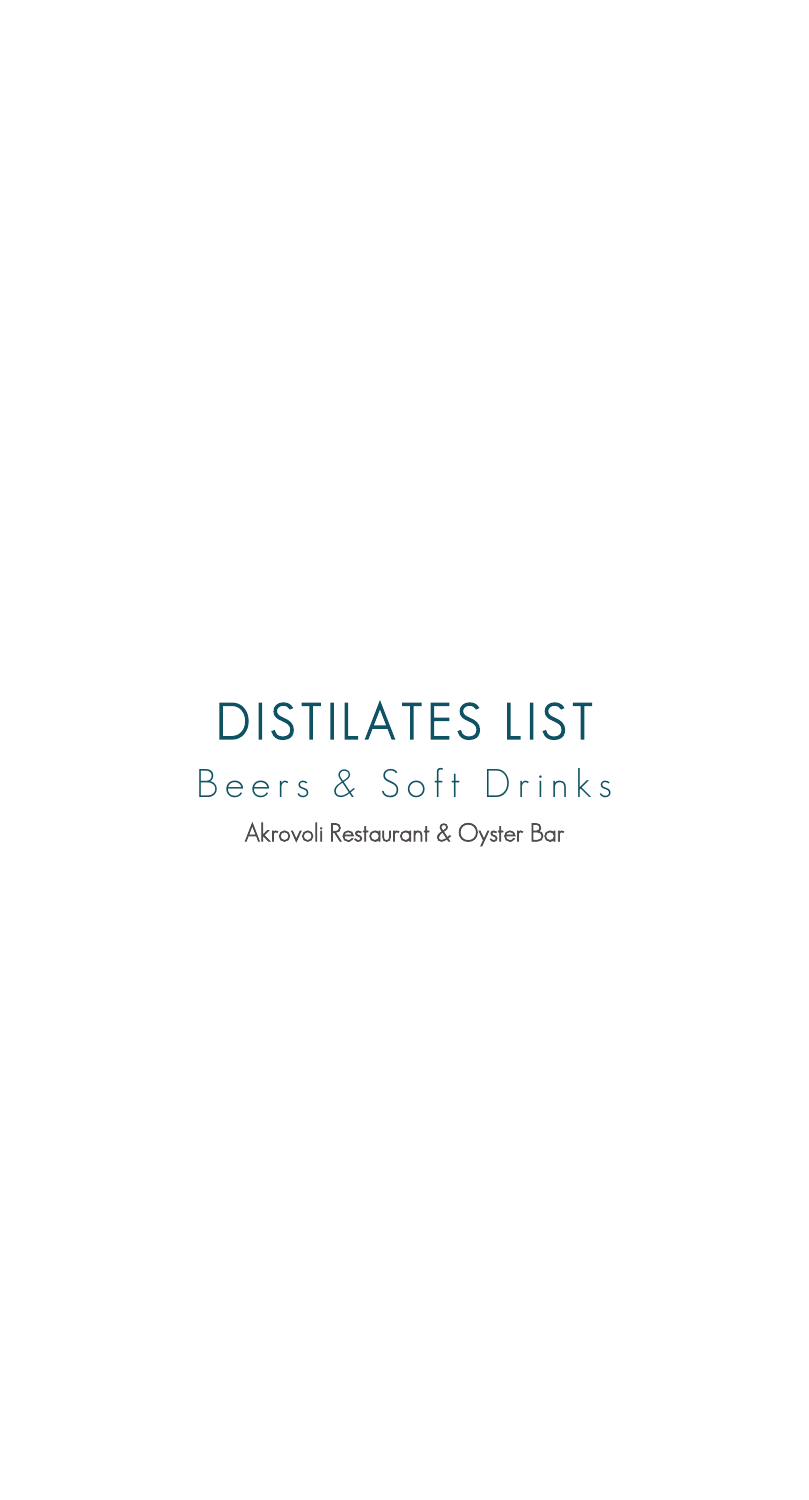#### Τσίπουρα

Μαύρο Ρόδο 40% 9.00€ Μπαμπατζίμ 40% 11.00€ Ηδωνικό 40% 11.00€ Kosteas 40% 9.00€ Τσιλιλή 41% 9.00€ Αγιονέρι Μετέωρα 40% 13.00€ Μοσχάτο Αμβούργου 41% 16,00€ Αποστολάκη 40% 9.00€ Μπέλλας 40% 500ml 28.00€

# Ούζα

Απαλαρίνα 39% 9.00€ Πλωμαρίου 40% 8.00€ Βαρβαγιάννη Μπλέ 46% 9.00€ Σαμαρά Μπλέ 40% 10.00€ Πιτσιλαδή Απεσταγμένο 40% 12.00€ Γιαννατσή 40% 12.00€

# Akrovoli fine distillates list

#### Τσίπουρα

Καρδάκη 700ml 90.00€ Κατσάρος 700ml 110.00€ Χρυσή Βίδρα 500ml 75.00€ Κωστέας Golden Drop 500ml 70.00€ Manifesto Αποστολάκη 700ml 65.00€ Dark Cave 700ml 90.00€ Κωστέας Μοσχοφίλερο 500ml 50.00€ Τσιλιλή Αμβούργου 500ml 55.00€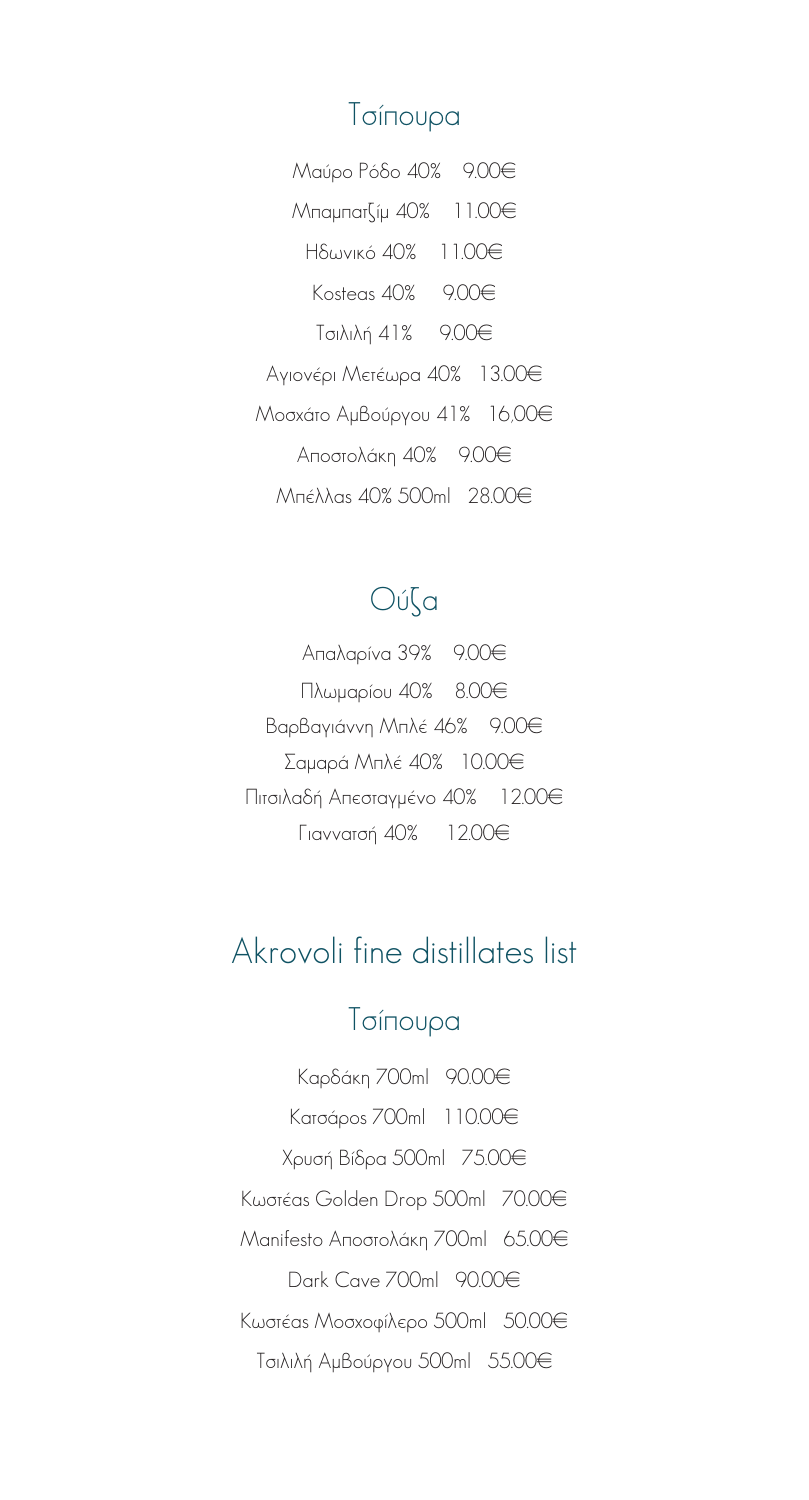# Grappes

Sarpa Oro Di Poli 100.00€ Candolini 60.00€

#### Νερά - Αναψυκτικά

Νερό Αύρα 1lt 1.80€ Ξυνό Νερό Φλωρίνης 750ml 4.00€ Σουρωτή 250ml 2.50€ Coca-Cola Classic / Light / Zero 250ml 2.50€ Sprite 250ml 2.20€ Fanta Πορτοκαλάδα 250ml 2.20€ Fanta Λεμονάδα 250ml 2.20€ Evenos Bio black lemonade 250ml 4.40€ Evenos Bio black lemonade (stevia) 250ml 4.40€

# Μπύρες

| Kaiser 500ml $\,$ 4.50 $\in$ |  |
|------------------------------|--|
| Fisher 500ml $4.80 \in$      |  |
| Mamos 500ml 4.50€            |  |
| Fix Aveu 330ml 3.50€         |  |

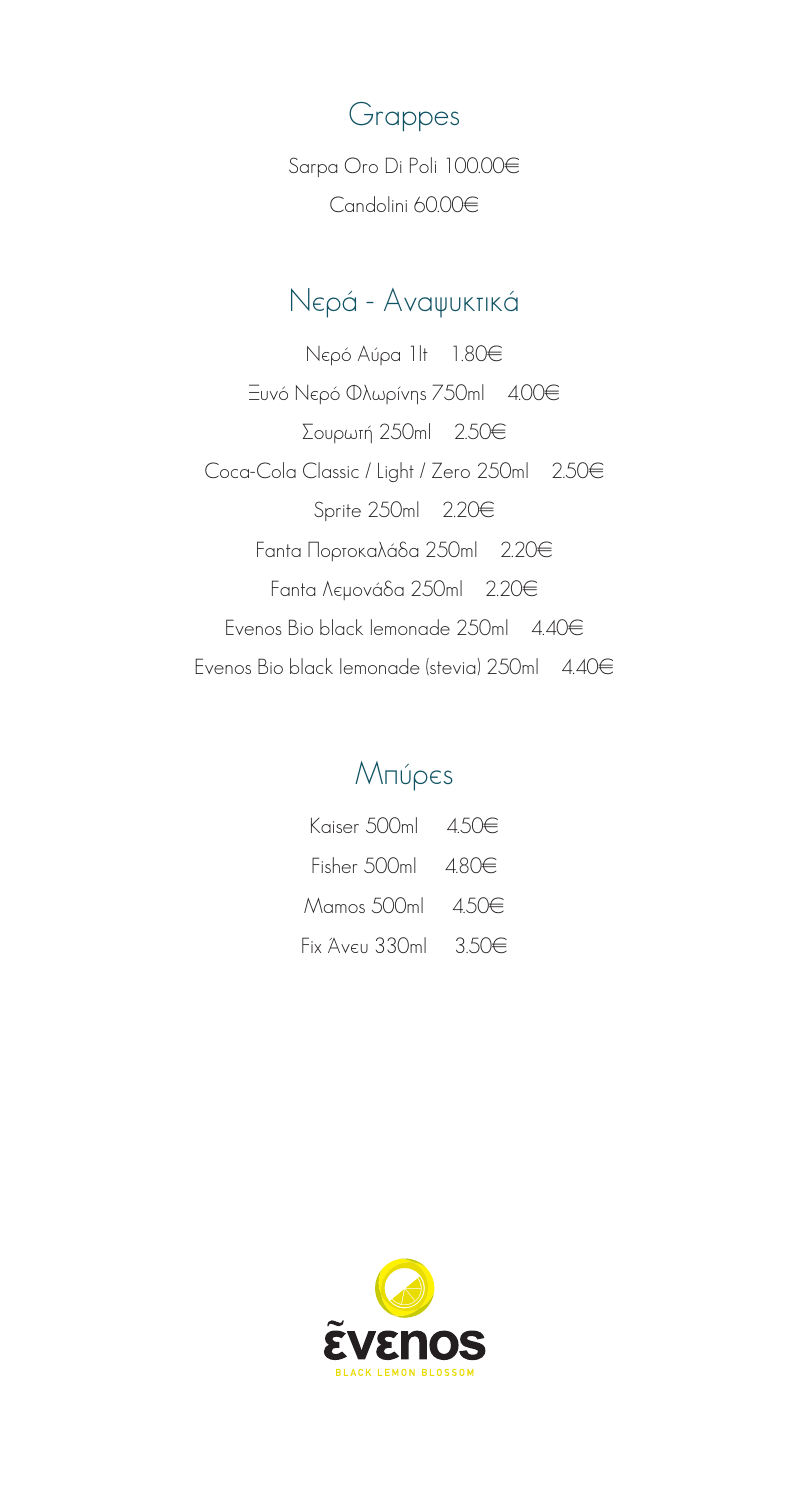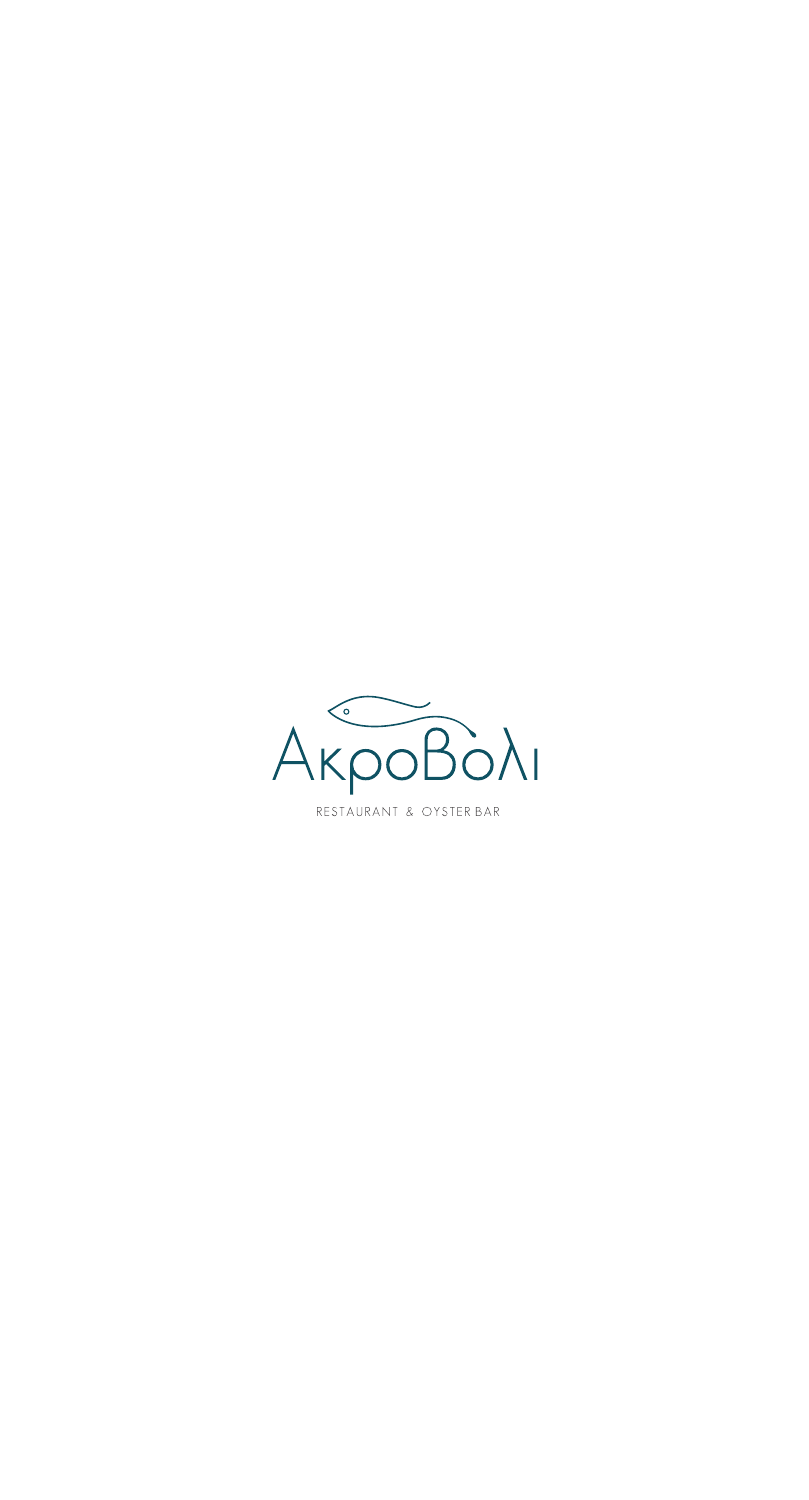